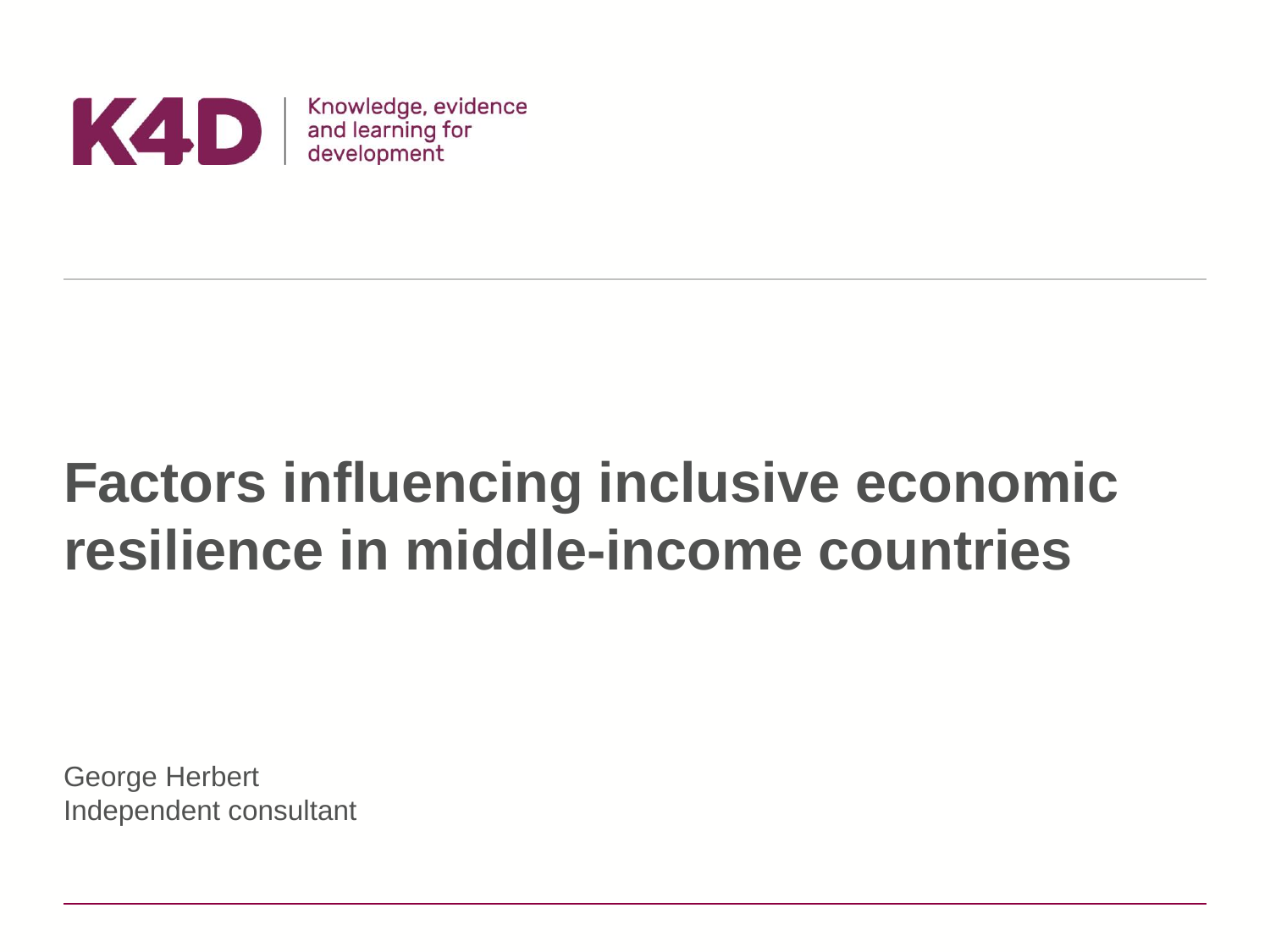### Research Question

What are the key threats to the resilience of middle-income countries (MICs) and their at-risk population groups? How can MICs promote inclusive economic resilience in the face of these challenges through policies and systems, specifically including those related to:

- Revenue mobilisation
- Management of investment flows and financial system risks
- Crisis management



[Empty streets during COVID-19 in New Delhi](https://commons.wikimedia.org/wiki/File:Empty_streets_and_establishment_closures_during_the_COVID-19_pandemic_in_Delhi_IMG_20200407_145130_13.jpg) *© 2020 Dineshverma3065, licensed under [CC BY-SA 4.0.](https://creativecommons.org/licenses/by-sa/4.0/deed.en)*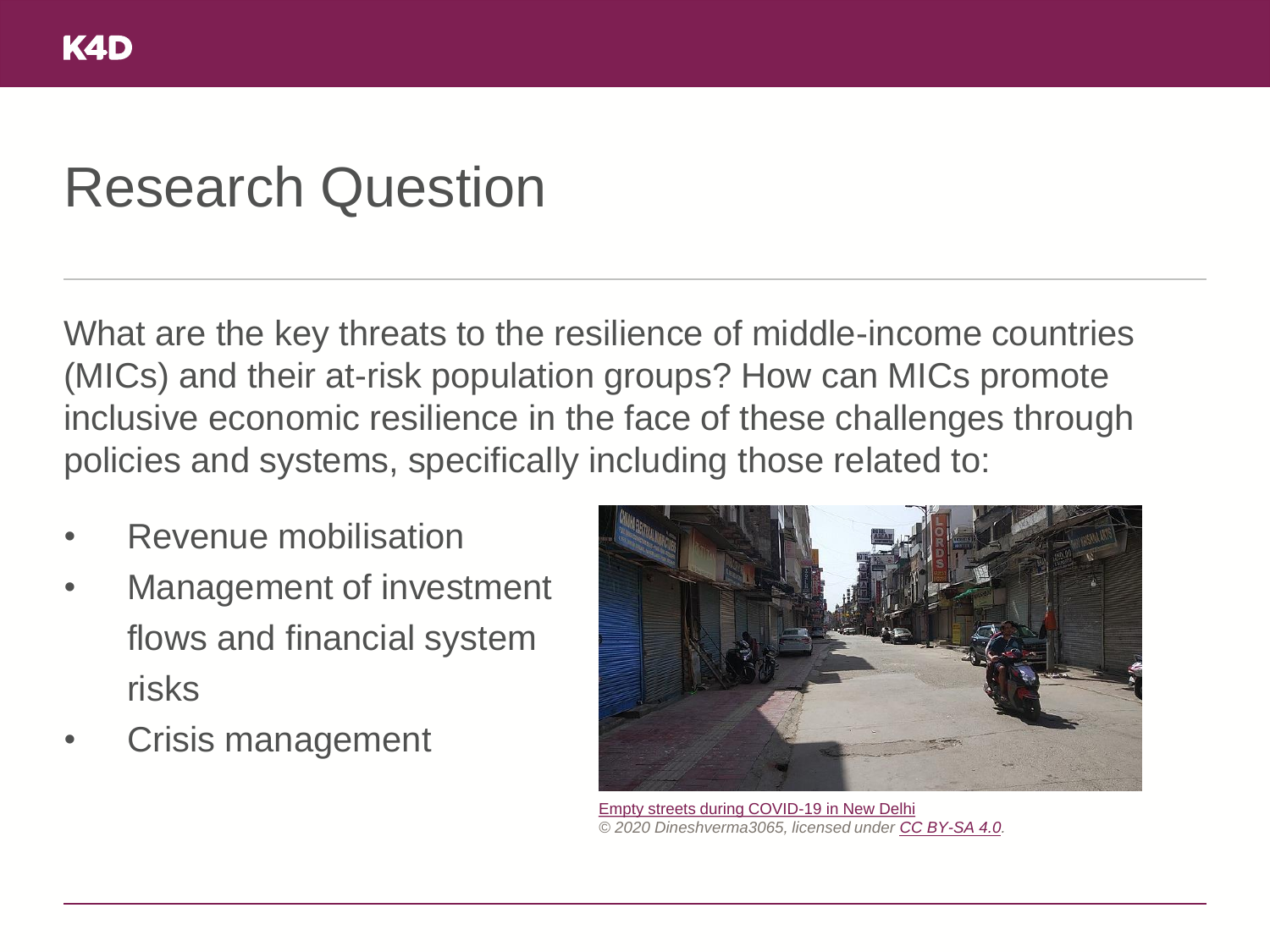# **Terminology**

- **Economic vulnerability**. Inherent "susceptibility to being harmed" by economic shocks.
- **Economic resilience.** Ability of an economy to withstand or cope with the negative effects of exogenous shocks.
- **Inclusive economic resilience.** Protecting the interests of everyone in society:
	- *Vertical:* vulnerability: disabled; women; the poor; etc.
	- *Horizontal:* different regions and areas are frequently differentially affected by shocks.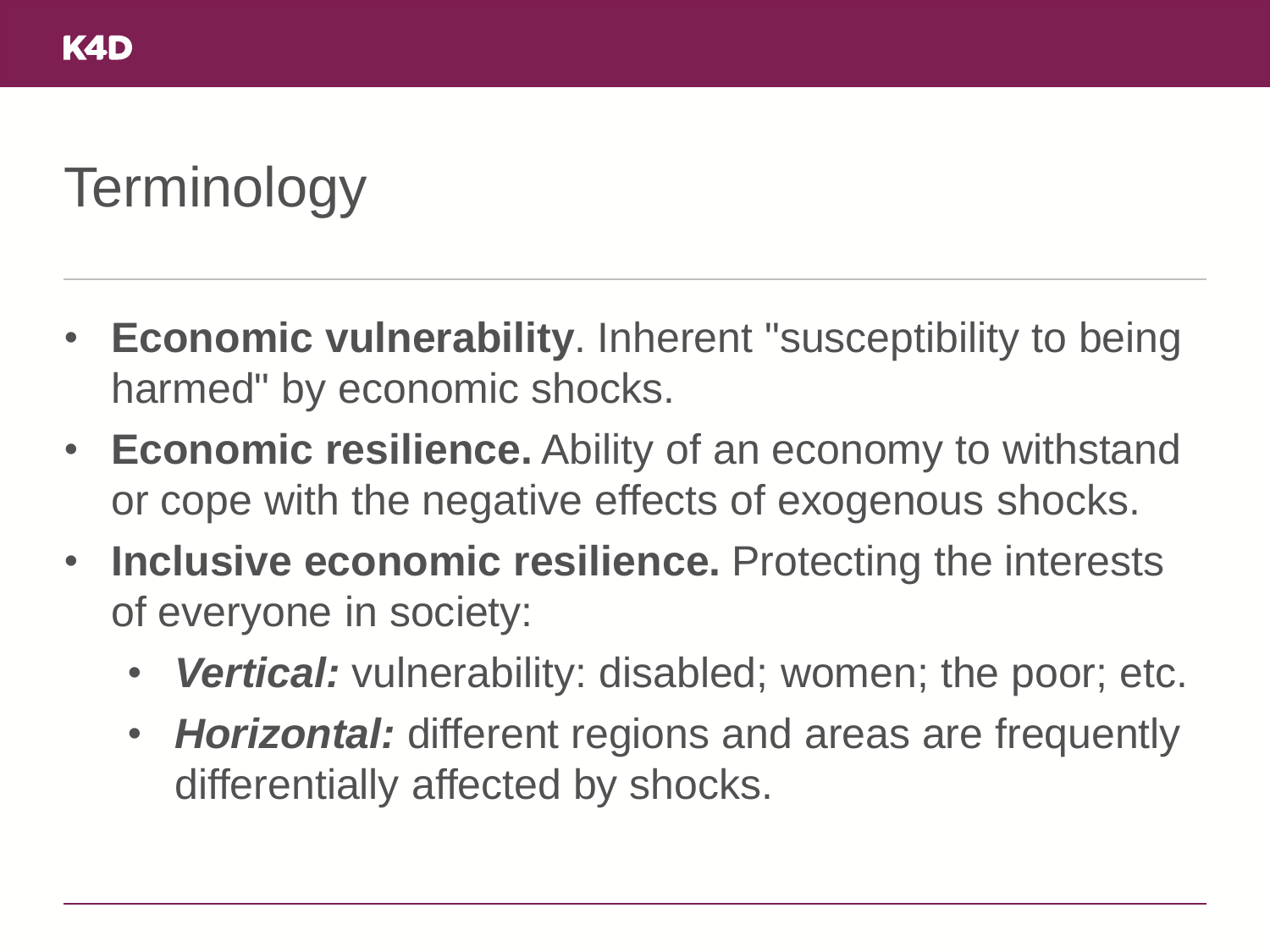### Sources of economic shocks

Numerous and often hard to predict:

- Financial crises
- **Currency crises**
- Price shocks (e.g. oil prices)
- Public health issues
- Ecological degradation and climate change
- Natural disasters
- Trade wars
- Civil unrest, terrorism and conflict
- Technological shocks (e.g. artificial intelligence)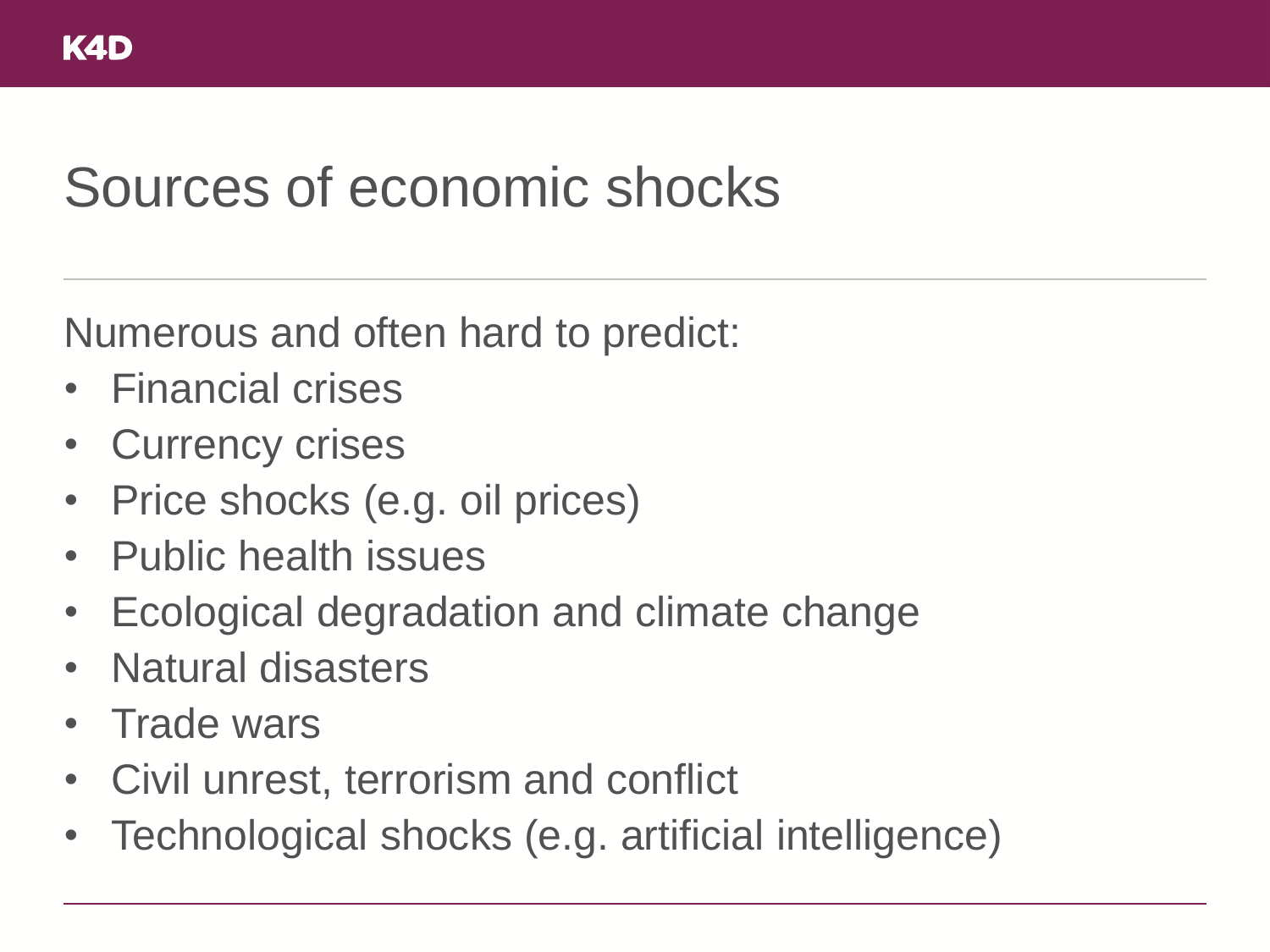### MIC vulnerability 1: Climate change risks



*Source: Author's own. Data source: Based on data from the Climate Risk Index (Eckstein et al., 2020) and World Bank ([https://data.worldbank.org/\)](https://data.worldbank.org/), licensed under [CC BY 4.0](https://creativecommons.org/licenses/by/4.0/).*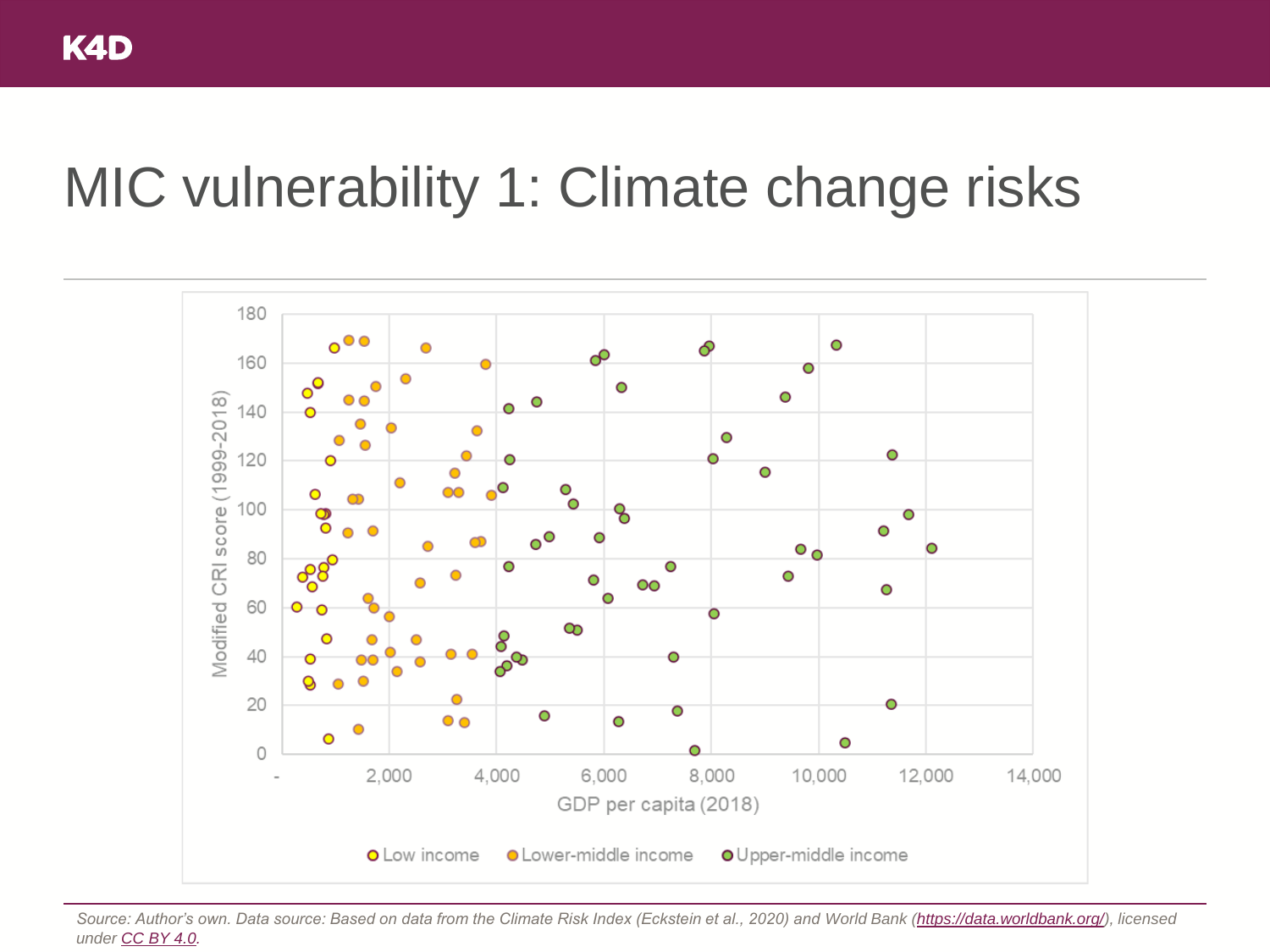### MIC vulnerability 2: state fragility



*Source: Author's own. Data source: Based on data from Fragile States Index (The Fund for Peace, 2020) ([https://fragilestatesindex.org/\)](https://fragilestatesindex.org/), licensed under [CC BY-NC-SA 4.0](https://creativecommons.org/licenses/by-nc-sa/4.0/).*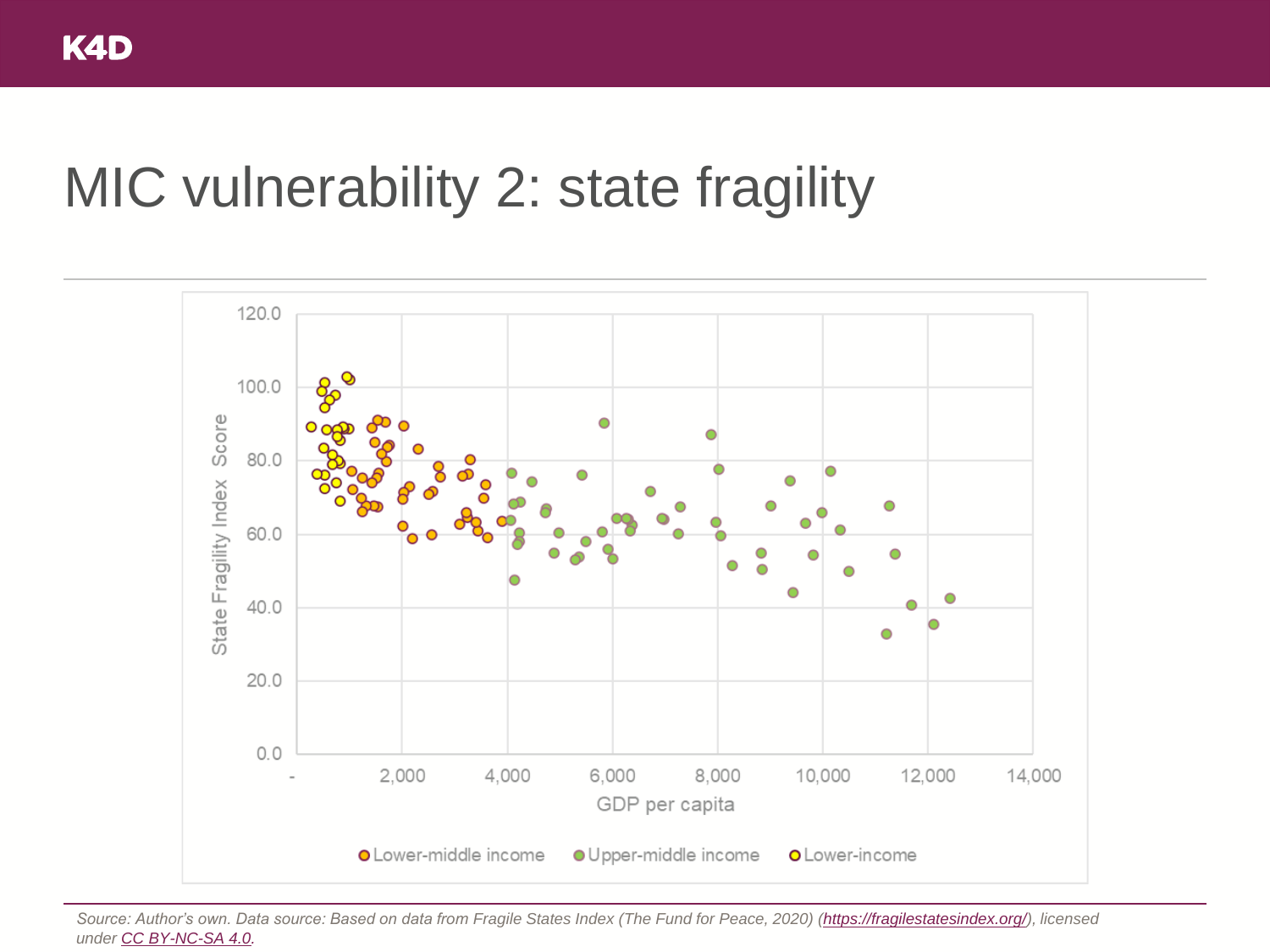## MIC vulnerability & resilience (Briguglio, 2016)



*Source: Author's own. Created on [mapchart.net,](mapchart.net) licenced under [CC BY 4.0.](https://creativecommons.org/licenses/by/4.0/) Data source: Based on data from Briguglio (2016) and the World Bank. Retrieved October 2020 from [https://data.worldbank.org/,](https://data.worldbank.org/) licenced under [CC BY 4.0](https://creativecommons.org/licenses/by/4.0/).*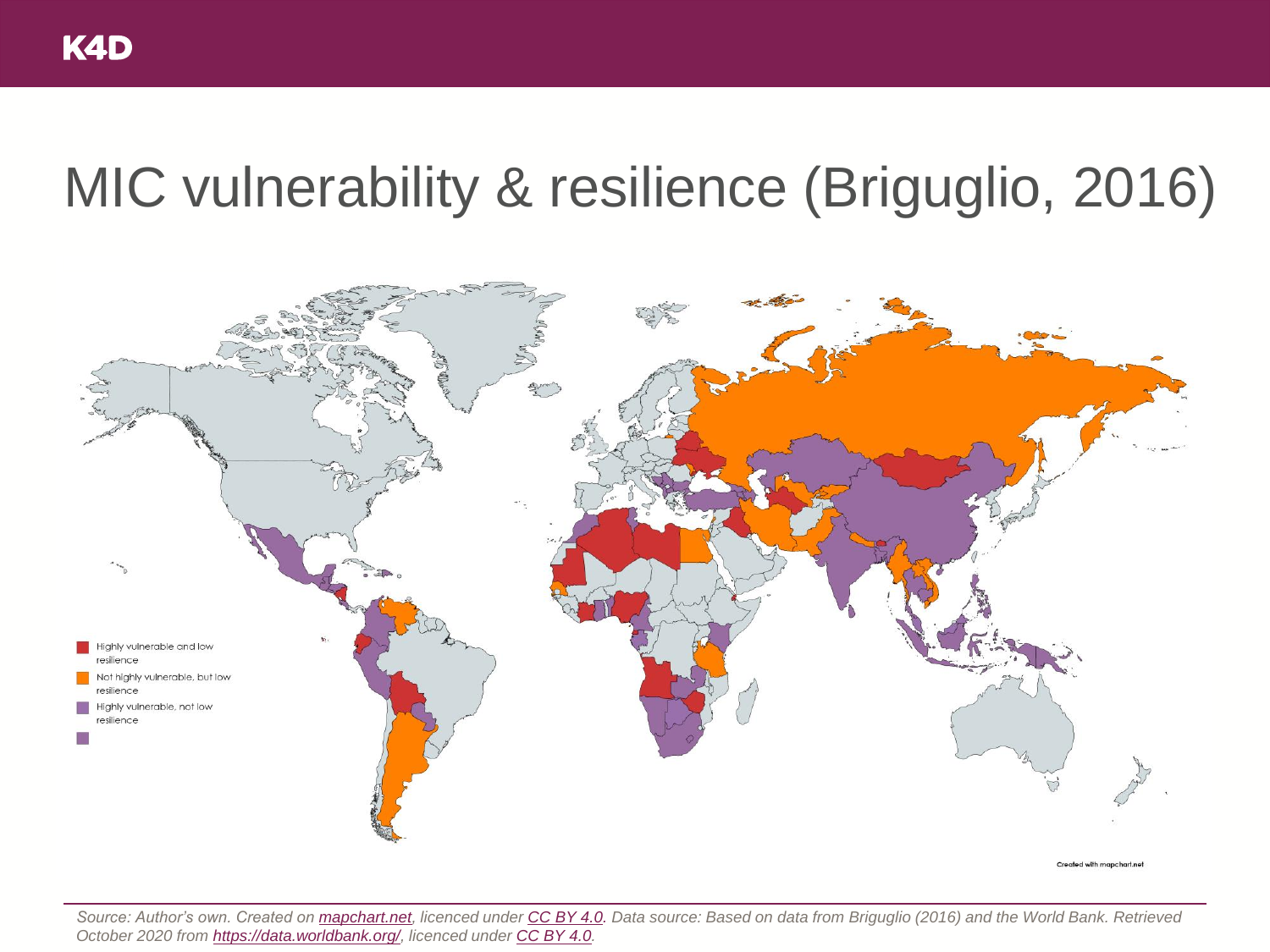### Economic resilience in MICs early in COVID-19

April 2020 year-onyear manufacturing output decline (UNIDO) :

- $35$  MICs  $= 28\%$
- **34 advanced economies = 19%**

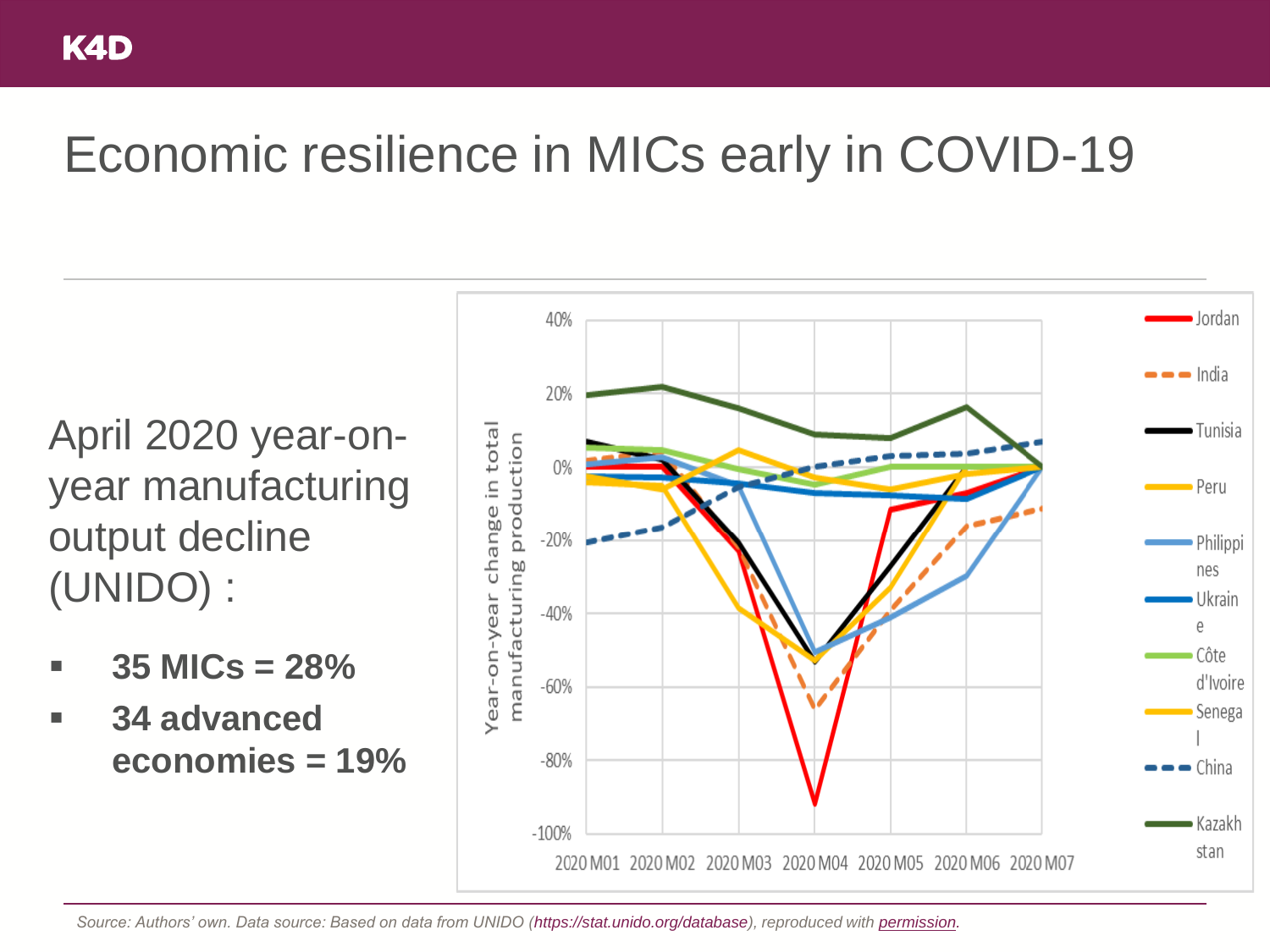# Fiscal policy

- Key to smoothing demand and protecting the vulnerable
- Requires fiscal space:
	- Expenditure control
	- *23/30 MICs scored C+ or below for PEFA payroll controls.*
	- Revenue raising capacity
	- *+30 MICs government revenue <15% GDP.*
	- Ability to borrow cheaply

*Moody's: 13/53 MICs lower-medium grade or above.*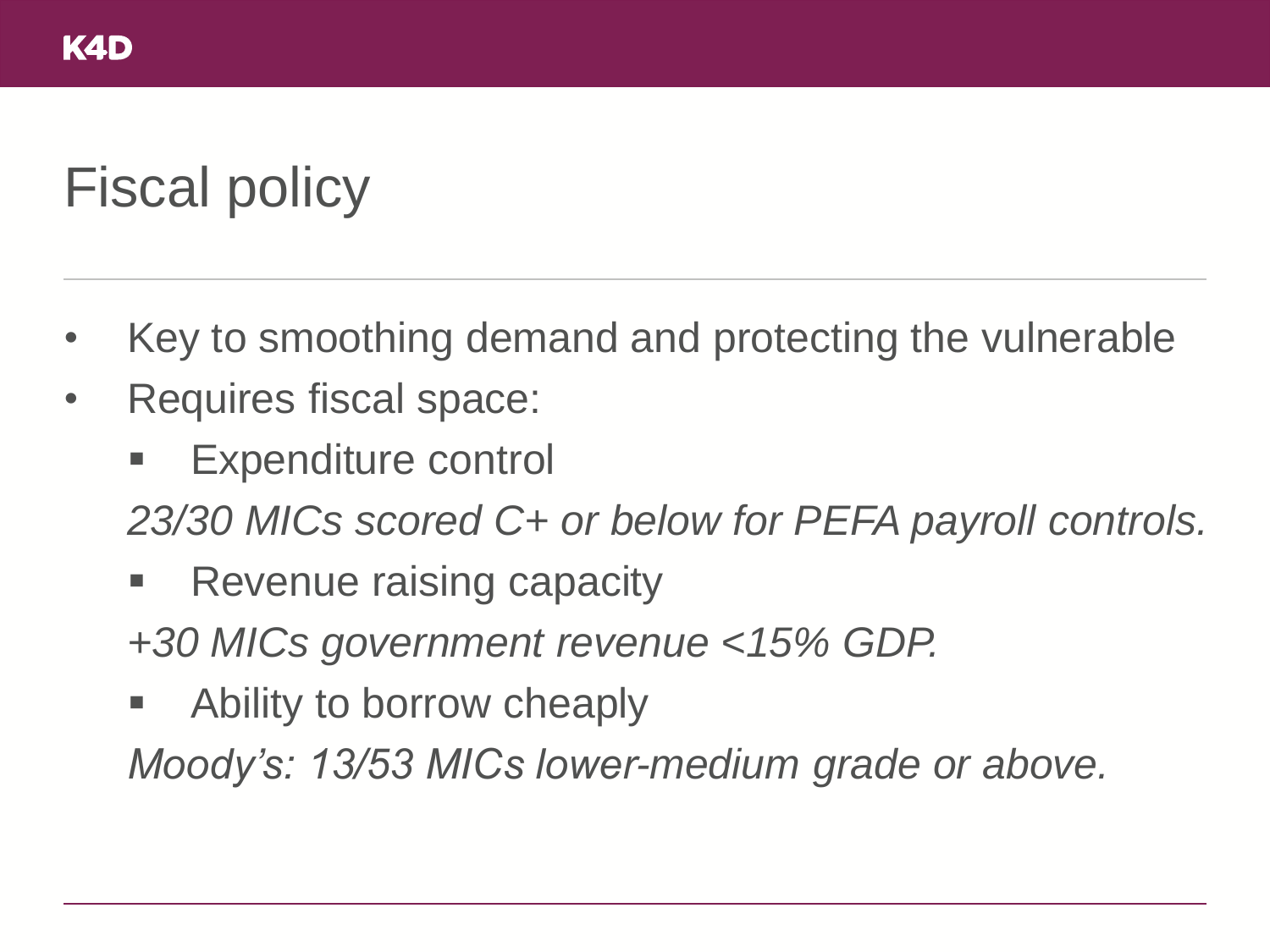#### Revenue priorities in MICs *Junquera-Varela, et al., 2017*

- Improving taxation of self-employed professional income and capital income of the very wealthy
- Enhancing taxation of natural resource production
- Increased revenue from 'sin taxes' (e.g. alcohol & cigarettes) and 'green taxes'
- Encouraging business formalisation in order to enhance corporation tax and VAT revenue
- Reducing tax exemptions and incentive schemes
- Improving tax administration performance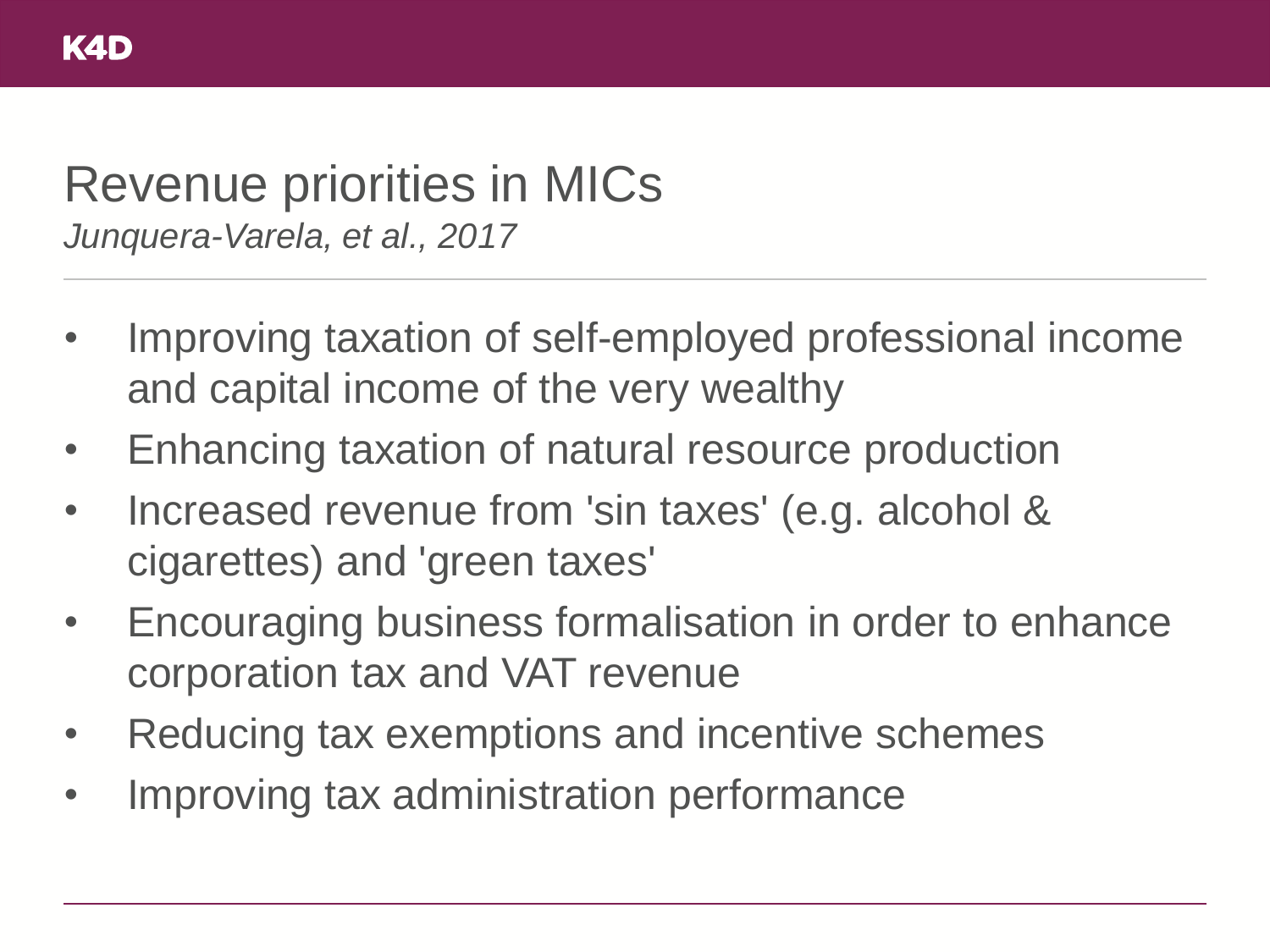### Financial sector

- Major source of economic shocks.
- Liberalisation can increase vulnerability by allowing banks to hold more risky assets, increasing competition, & exposure to interest-rate or exchange-rate risk.
- Particular risk for MICs with under-developed financial sectors or strong implicit guarantees.
- Pre-COVID ~20% of MICs had a +10% NPL rate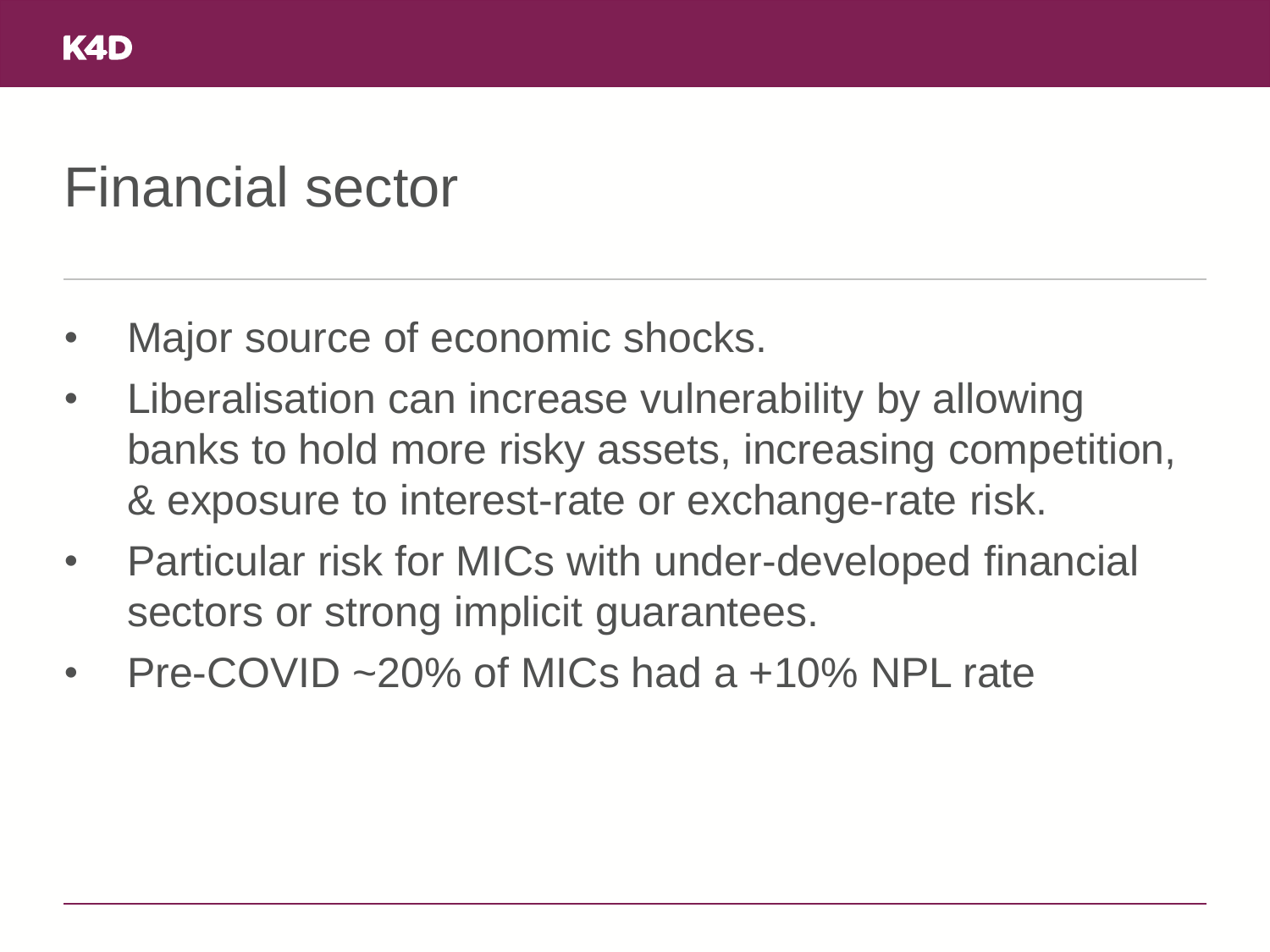## Foreign investment flows

- Unclear if foreign investment is important for growth.
- Large foreign portfolio investment flows can increase the risks of economic shocks, particularly if the financial sector is under-developed.
- Capital controls:
	- Can reduce economic volatility.
	- Don't necessarily damage growth
	- Are challenging to implement
	- Can have unintended consequences (e.g. corruption)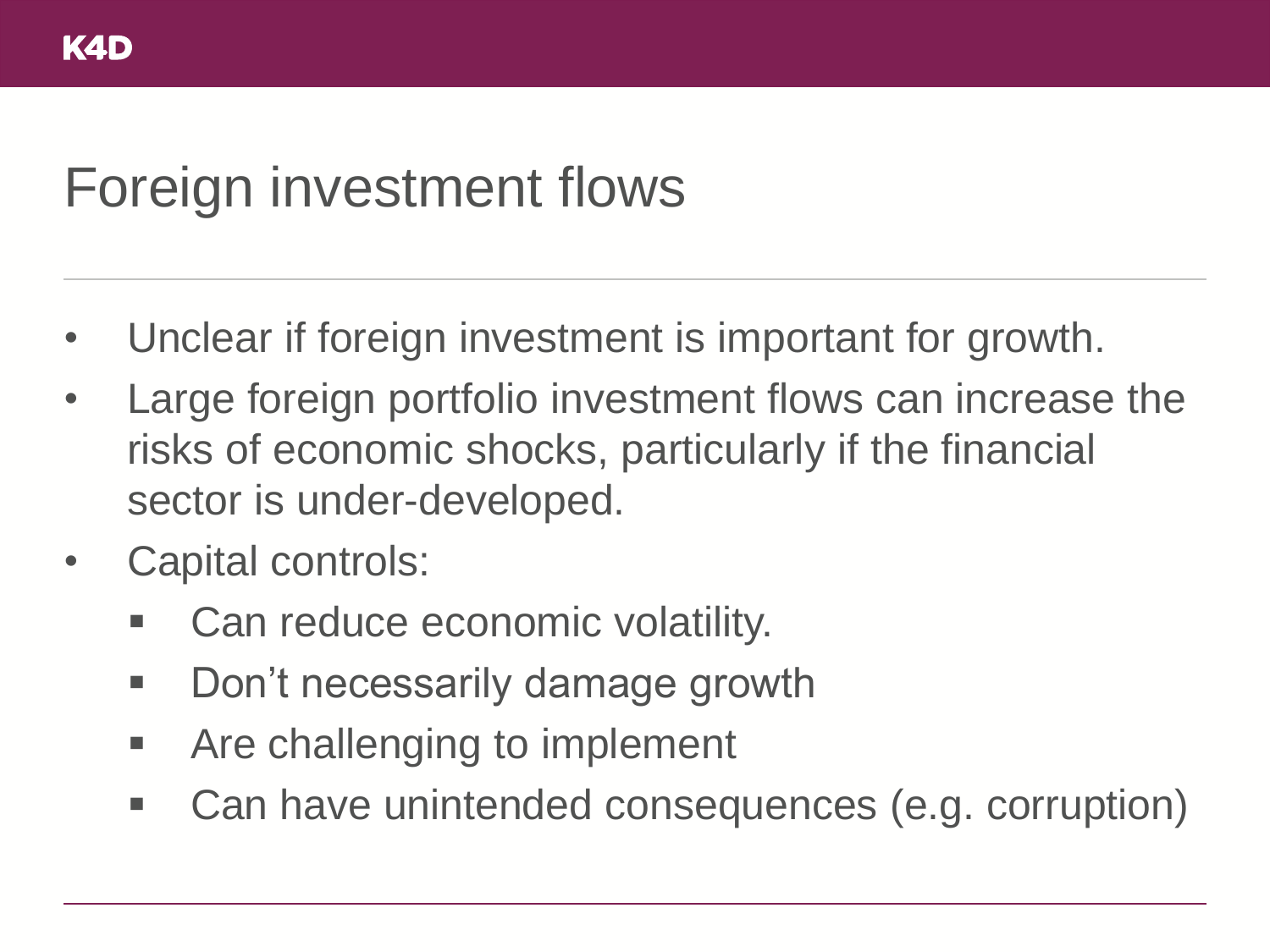## Crisis management

- Negative association between state effectiveness and COVID mortality rate.
- No clear authoritarian advantage in managing COVID anocracies have performed badly
- Crisis management systems are useful
- BUT government effectiveness is what really counts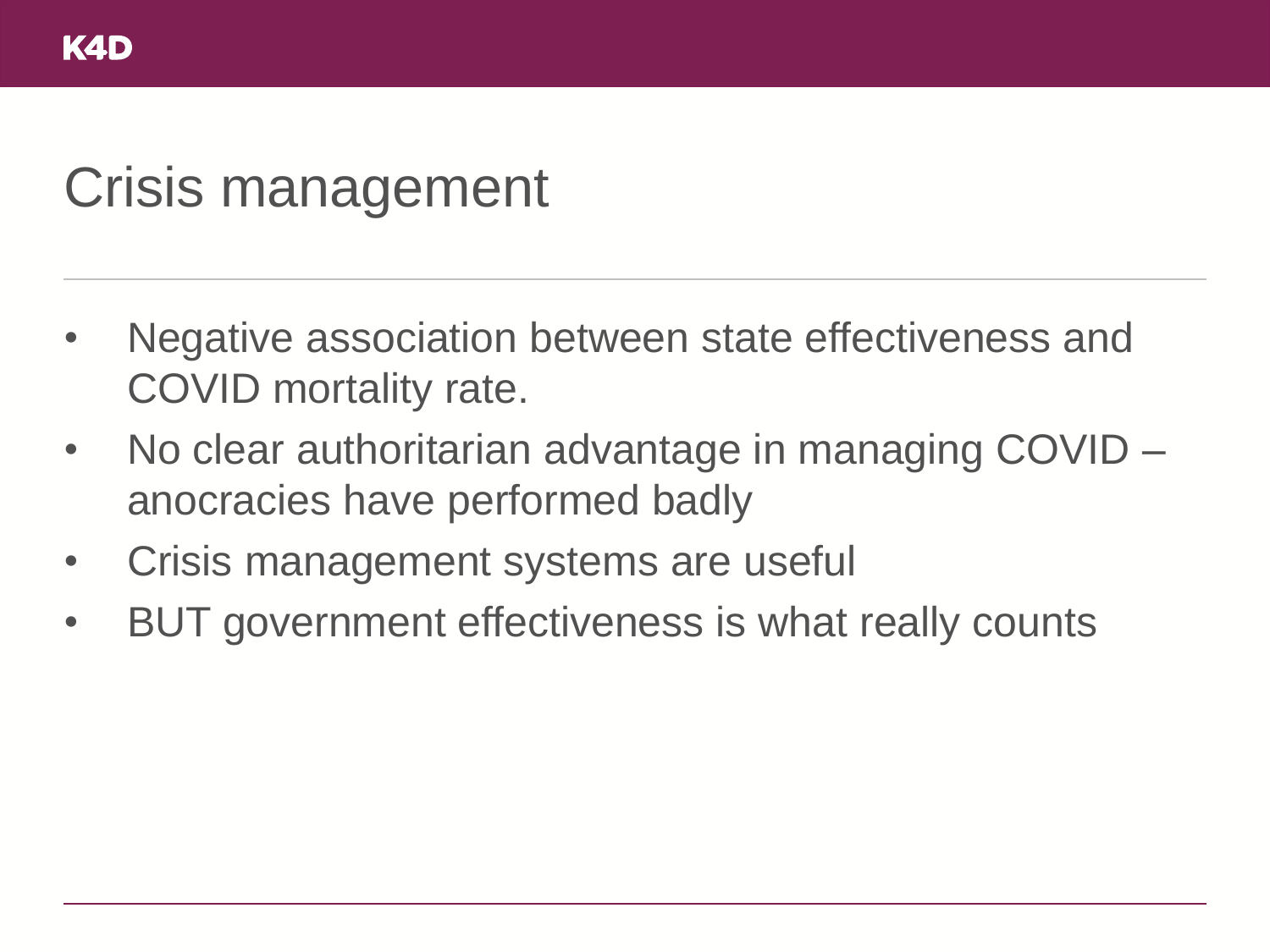## Limits to our understanding of resilience

- Standard measures of resilience haven't proven great predictive tools – notably in relation to COVID-19
- Crisis response highly affected by hard to quantify factors:
	- Political culture
	- Social attitudes
	- **Personality and priorities of key political leaders.**
- Every shock is unique.
- Importance of learning from prior experience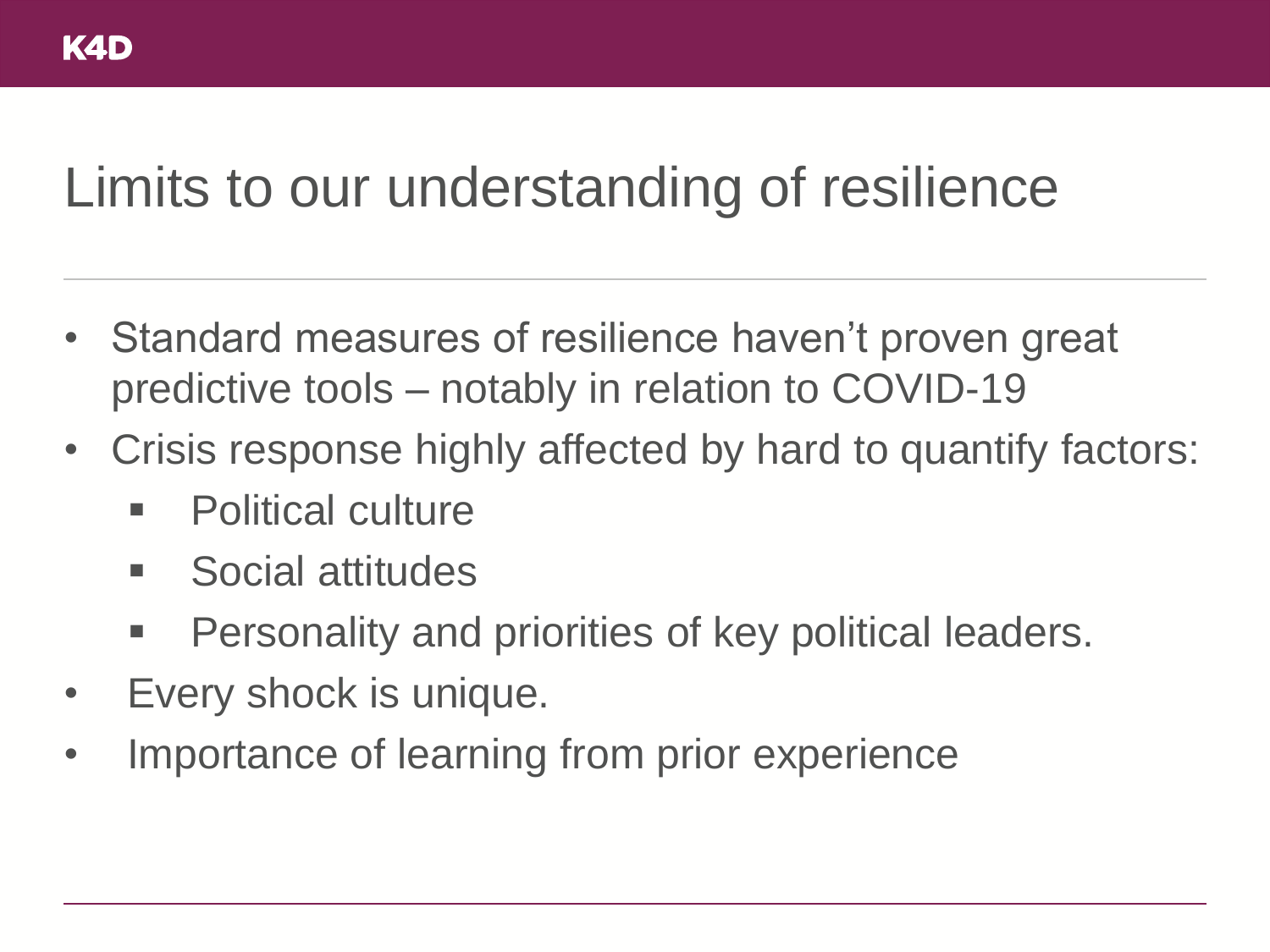## Inclusivity and resilience

- Potential tensions between resilience & inclusivity e.g., labour market flexibility
- However, lack of inclusion can also undermine resilience (e.g. Singapore migrant workers)
- Importance of social protection schemes often lacking in middle-income countries
- Need to be thinking about horizontal inclusivity (left-behind regions) as well as vertical inclusivity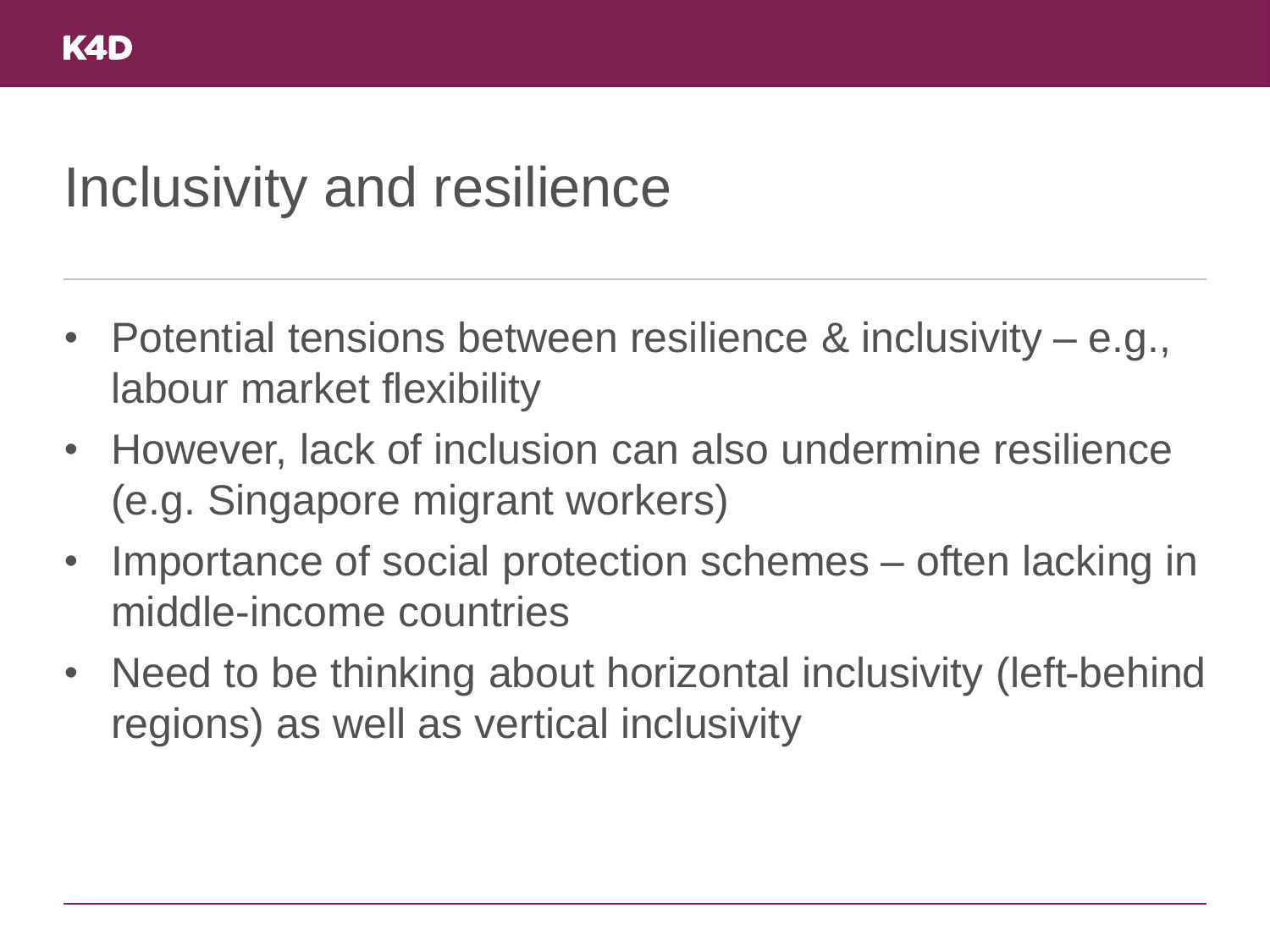### Efficiency-resilience trade-offs

- **Efficiency is good**
- BUT so is resilience
- Sometimes there are trade-offs between them
- Systems that contain "slack" in normal times are less likely to buckle in the face of unprecedented demands following severe negative shocks.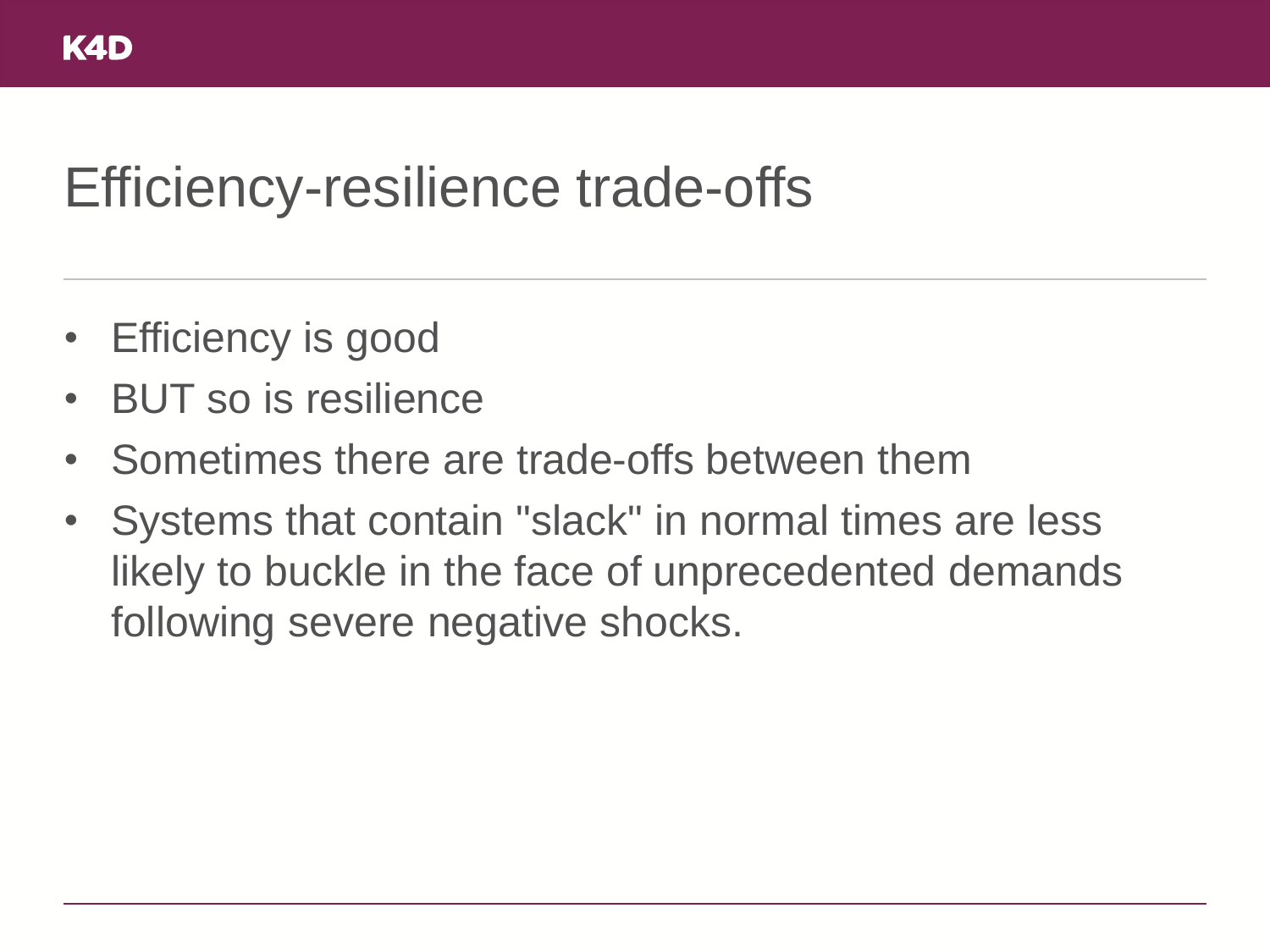## **Conclusion**

- Economic resilience is not just a COVID-19 issue: threats to economic stability are varied, numerous and hard to quantify
- MICs are generally more vulnerable and less resilient than high-income countries
- State effectiveness and fiscal space are key to resilience
- Horizontal and vertical inclusivity need to be considered when assessing resilience
- FCDO and other donors need to take seriously potential trade-offs between short-term growth and resilience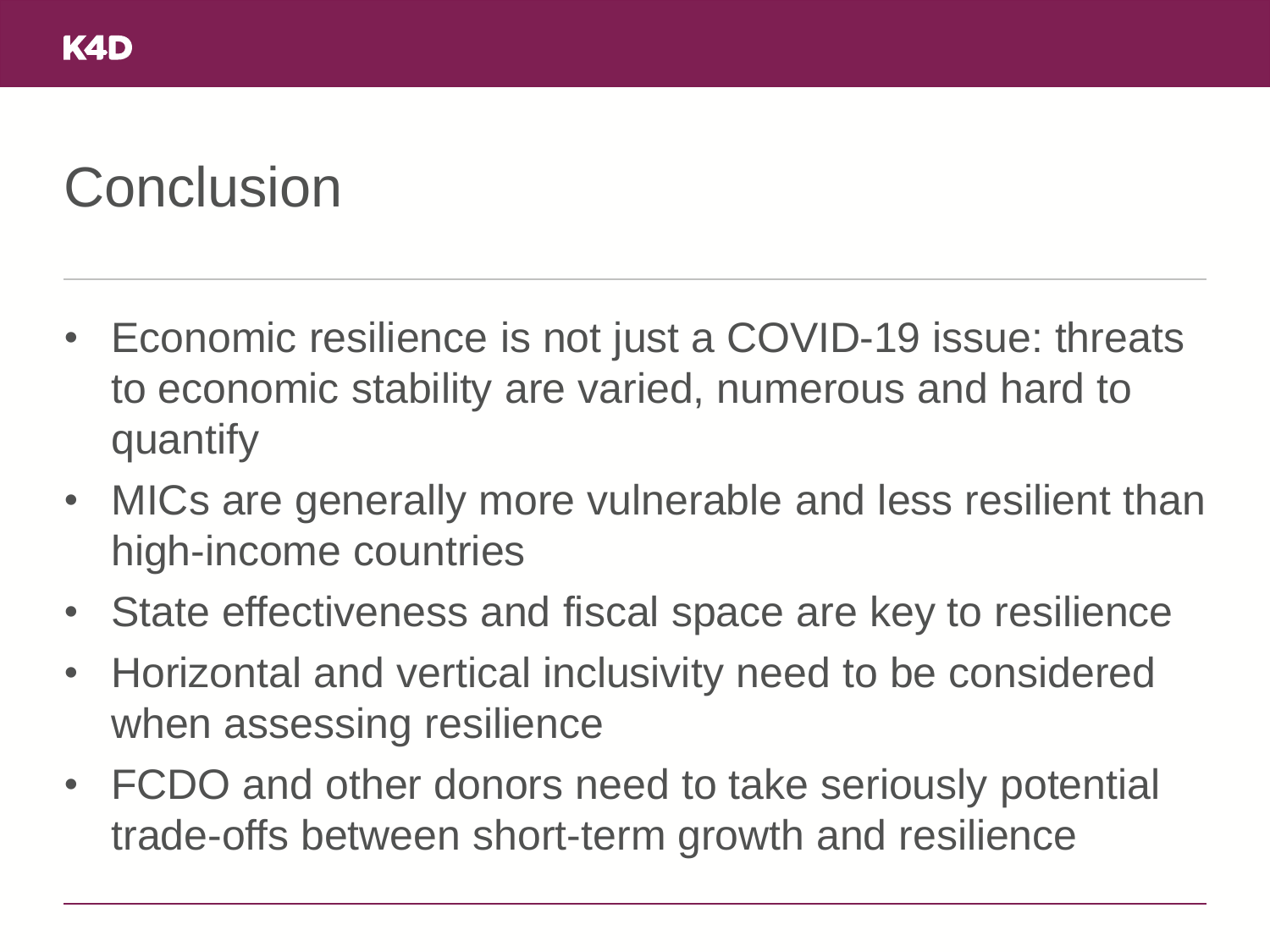### References

- Briguglio, L. P. (2016). Exposure to external shocks and economic resilience of countries: evidence from global indicators. Journal of Economic Studies. https://www.emerald.com/insight/content/doi/10.1108/JES-12-2014- [0203/full/pdf?title=exposureto-external-shocks-and-economic-resilience-of](https://www.emerald.com/insight/content/doi/10.1108/JES-12-2014-0203/full/pdf?title=exposureto-external-shocks-and-economic-resilience-of-countries-evidence-from-global-indicators)countries-evidence-from-global-indicators
- Eckstein, D., Künzel, V., Schäfer, L., & Winges, M. (2020) GLOBAL CLIMATE [RISK INDEX 2020. https://www.germanwatch.org/sites/germanwatch.org/files/20-](https://www.germanwatch.org/sites/germanwatch.org/files/20-2-01e%20Global%20Climate%20Risk%20Index%202020_16.pdf) 2-01e%20Global%20Climate%20Risk%20Index%202020\_16.pdf
- Fund For Peace (2020). Fragile States Index. <https://fragilestatesindex.org/>
- Junquera-Varela, R. F., Verhoeven, M., Shukla, G. P., Haven, B., Awasthi, R., & Moreno-Dodson, B. (2017). *Strengthening domestic resource mobilization: Moving from theory to practice in low-and middle-income countries*. The World Bank. https://openknowledge.worldbank.org/bitstream/handle/10986/27265/9781464810 [732.pdf?sequence=2&isAllowed=y&utm\\_content=buffer5494b&utm\\_medium=soci](https://openknowledge.worldbank.org/bitstream/handle/10986/27265/9781464810732.pdf?sequence=2&isAllowed=y&utm_content=buffer5494b&utm_medium=social&utm_source=twitter.com&utm_campaign=buffer) al&utm\_source=twitter.com&utm\_campaign=buffer